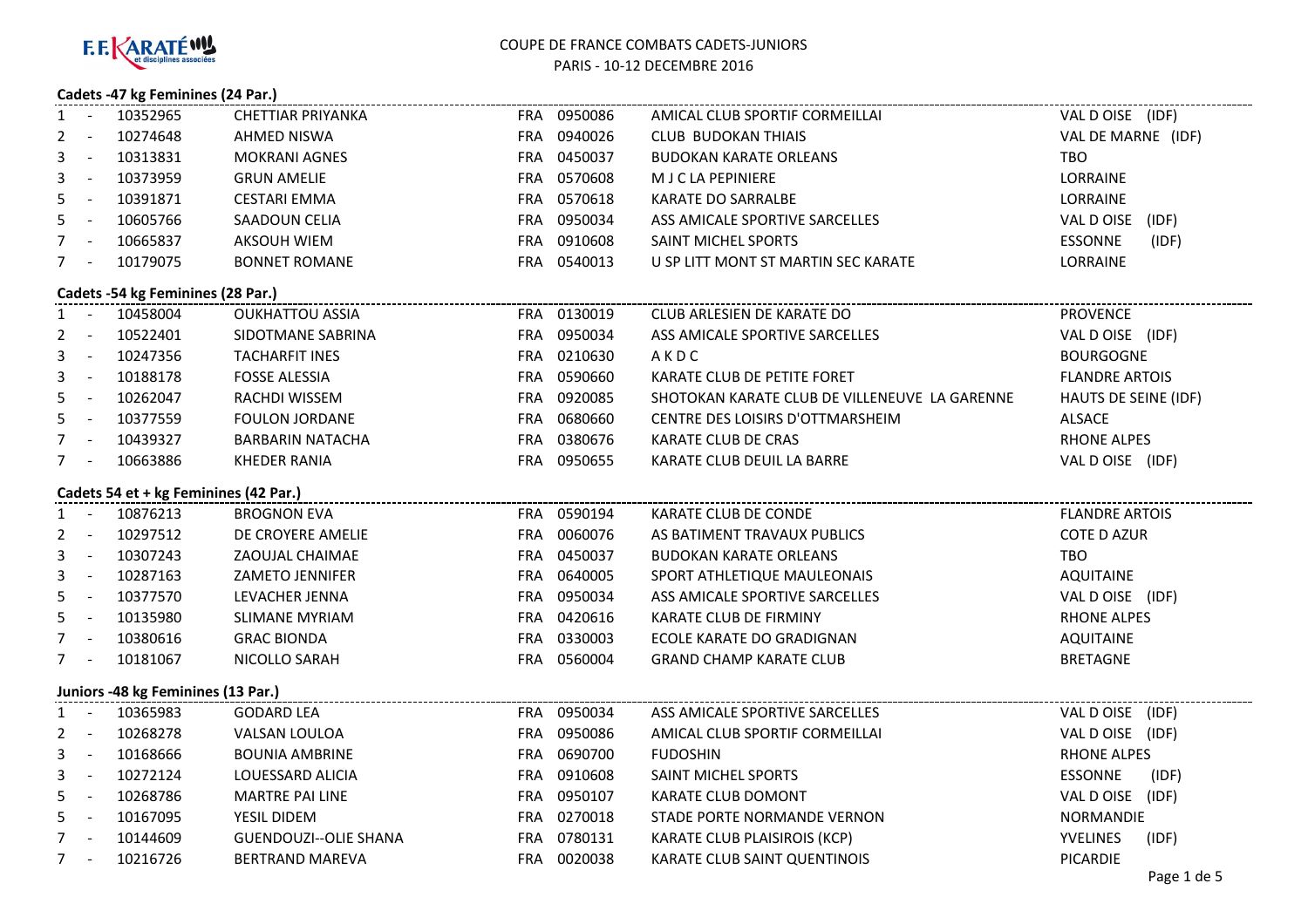

#### **Juniors -53 kg Feminines (20 Par.)**

|                                   |                          | 1 - 10186642                           | <b>MARTINEZ MANON</b>      |  | FRA 0950025 | US EZANVILLE ECOUEN                  | VAL DOISE (IDF)                     |  |
|-----------------------------------|--------------------------|----------------------------------------|----------------------------|--|-------------|--------------------------------------|-------------------------------------|--|
|                                   | $2 -$                    | 10373468                               | <b>SEGUY CHARLINE</b>      |  | FRA 0130900 | <b>SPARTAN KOMBATS SPORTS</b>        | <b>PROVENCE</b>                     |  |
| 3                                 | $\sim$ $\pm$             | 10352620                               | <b>CHAVAROT OPHELIE</b>    |  | FRA 0950034 | ASS AMICALE SPORTIVE SARCELLES       | VAL DOISE (IDF)                     |  |
| 3                                 | $\sim$ $-$               | 10099302                               | BERQUET CONSTANCE          |  | FRA 0590161 | <b>KARATE CLUB MONTIGNY</b>          | <b>FLANDRE ARTOIS</b>               |  |
| 5                                 | $\sim$ $-$               | 10401285                               | <b>HORY SAVANNAH</b>       |  | FRA 0330106 | <b>DOJO LANTONNAIS</b>               | <b>AQUITAINE</b>                    |  |
|                                   | $5 -$                    | 10267792                               | <b>FICHAUX JULIA</b>       |  | FRA 0590749 | KARATE CLUB TETEGHEM                 | <b>FLANDRE ARTOIS</b>               |  |
|                                   | $7 -$                    | 10521514                               | LAKRICHI MANAR             |  | FRA 0710015 | S K C MACON                          | <b>BOURGOGNE</b>                    |  |
| $7 -$                             |                          | 10120154                               | <b>AKRATI NORA</b>         |  | FRA 0920657 | KARATE CLUB COLOMBES                 | HAUTS DE SEINE (IDF)                |  |
|                                   |                          | Juniors -59 kg Feminines (27 Par.)     |                            |  |             |                                      |                                     |  |
|                                   |                          | 1 - 10226816                           | PHILIPPE GWENDOLINE        |  | FRA 0720008 | SAMOURAI 2000                        | PAYS DE LA LOIRE                    |  |
|                                   | $2 - 1$                  | N/A                                    | KUHNEN NASHKA              |  | <b>HORS</b> | FFK - Pays Bas                       | HORS FFK - Pays Bas                 |  |
|                                   | $3 - 1$                  | 10256118                               | <b>MAHJOUB KENZA</b>       |  | FRA 0940026 | <b>CLUB BUDOKAN THIAIS</b>           | VAL DE MARNE (IDF)                  |  |
|                                   | $3 - 1$                  | 10893042                               | <b>IZELAAR TATYANA</b>     |  | FRA 0950034 | ASS AMICALE SPORTIVE SARCELLES       | VAL DOISE (IDF)                     |  |
| 5.                                | $\sim 100$               | 10538228                               | <b>MALARD MAELLE</b>       |  | FRA 0130127 | <b>IMPACT KARATE CLUB</b>            | <b>PROVENCE</b>                     |  |
|                                   | $5 - 1$                  | 10237627                               | <b>BONNIN JEANNE</b>       |  | FRA 0910035 | KARATE CLUB ETIOLLES TIGERY          | ESSONNE<br>(IDF)                    |  |
|                                   | $7 -$                    | 10984109                               | LAZAR MERYEM               |  | FRA 0440672 | <b>TSUKI KARATE CLUB</b>             | PAYS DE LA LOIRE                    |  |
|                                   | $7 -$                    | 10262623                               | <b>DUVERT ZOE</b>          |  | FRA 0390607 | <b>ASSOCIATION KARATE JURA</b>       | <b>FRANCHE COMTE</b>                |  |
|                                   |                          | Juniors 59 et + kg Feminines (33 Par.) |                            |  |             |                                      |                                     |  |
|                                   | $1 -$                    | 10890735                               | RAFFAELLI ERIKA            |  | FRA 0130900 | SPARTAN KOMBATS SPORTS               | <b>PROVENCE</b>                     |  |
| $\mathbf{2}$                      | $\sim 1000$ km s $^{-1}$ | 10098354                               | <b>HUG LOUISE</b>          |  | FRA 0680660 | CENTRE DES LOISIRS D'OTTMARSHEIM     | ALSACE                              |  |
| 3                                 | $\sim 10^{-10}$          | 10185904                               | ZANINI CHARLOTTE           |  | FRA 0950086 | AMICAL CLUB SPORTIF CORMEILLAI       | VAL D OISE (IDF)                    |  |
| 3                                 | $\sim 10^{-1}$           | 10297048                               | <b>GERARD ELODIE</b>       |  | FRA 0830647 | <b>IMPACT KARATE CLUB</b>            | <b>COTE D AZUR</b>                  |  |
| 5                                 | $\sim 100$               | 11038963                               | ZILLER LORA                |  | FRA 0890015 | <b>ENTENTE SP FLORENTINOISE</b>      | <b>BOURGOGNE</b>                    |  |
|                                   | $5 -$                    | 11038965                               | MAKSIMOV IC MARIJANA       |  | FRA 0890015 | <b>ENTENTE SP FLORENTINOISE</b>      | <b>BOURGOGNE</b>                    |  |
| $7 -$                             |                          | 10692422                               | <b>MEDDOUR KATIA</b>       |  | FRA 0680627 | <b>IMKS KARATE COLMAR</b>            | ALSACE                              |  |
|                                   | $7 -$                    | 10245406                               | LOPEZ CAMACARIS CALISTA    |  | FRA 0340773 | KARATE KICK BOXING LATTOIS METROPOLE | LANGUEDOC ROUSSILLON                |  |
| Cadets -52 kg Masculins (60 Par.) |                          |                                        |                            |  |             |                                      |                                     |  |
|                                   |                          | 1 - 10170936                           | EL YAZIDI BILAL            |  | FRA 0950034 | ASS AMICALE SPORTIVE SARCELLES       | VAL D OISE (IDF)                    |  |
|                                   | $2 - 1$                  | 10295955                               | DAWOUD HAZEM               |  | FRA 0940058 | UNION SPORTIVE FONTENAYSIENNE        | VAL DE MARNE (IDF)                  |  |
|                                   | $3 - 1$                  | 10934646                               | BEHARY LAUL SIRDER XAVIER  |  | FRA 9730621 | IMED KARAT+ë CLUB 973                | <b>GUYANE</b>                       |  |
|                                   | $3 - 1$                  | 10020355                               | <b>MARINE GREGORY</b>      |  | FRA 9720665 | MKC                                  | MARTINIQUE                          |  |
|                                   | $5 -$                    | 10391729                               | <b>BELLOTTO CHRISTOPHE</b> |  | FRA 0060076 | AS BATIMENT TRAVAUX PUBLICS          | <b>COTE D AZUR</b>                  |  |
|                                   | $5 -$                    | 10251786                               | ABDOUL ODIOT RAYAN         |  | FRA 0950107 | KARATE CLUB DOMONT                   | VAL D OISE (IDF)                    |  |
|                                   | $7 -$                    | 10061004                               | <b>SOULIER REMI</b>        |  | FRA 0130127 | <b>IMPACT KARATE CLUB</b>            | <b>PROVENCE</b>                     |  |
|                                   | $7 -$                    | 10249719                               | <b>CHASSANG EDDY</b>       |  | FRA 0300613 | SHOTOKAN KARATE ALESIEN              | LANGUEDOC ROUSSILLON<br>Page 2 de 5 |  |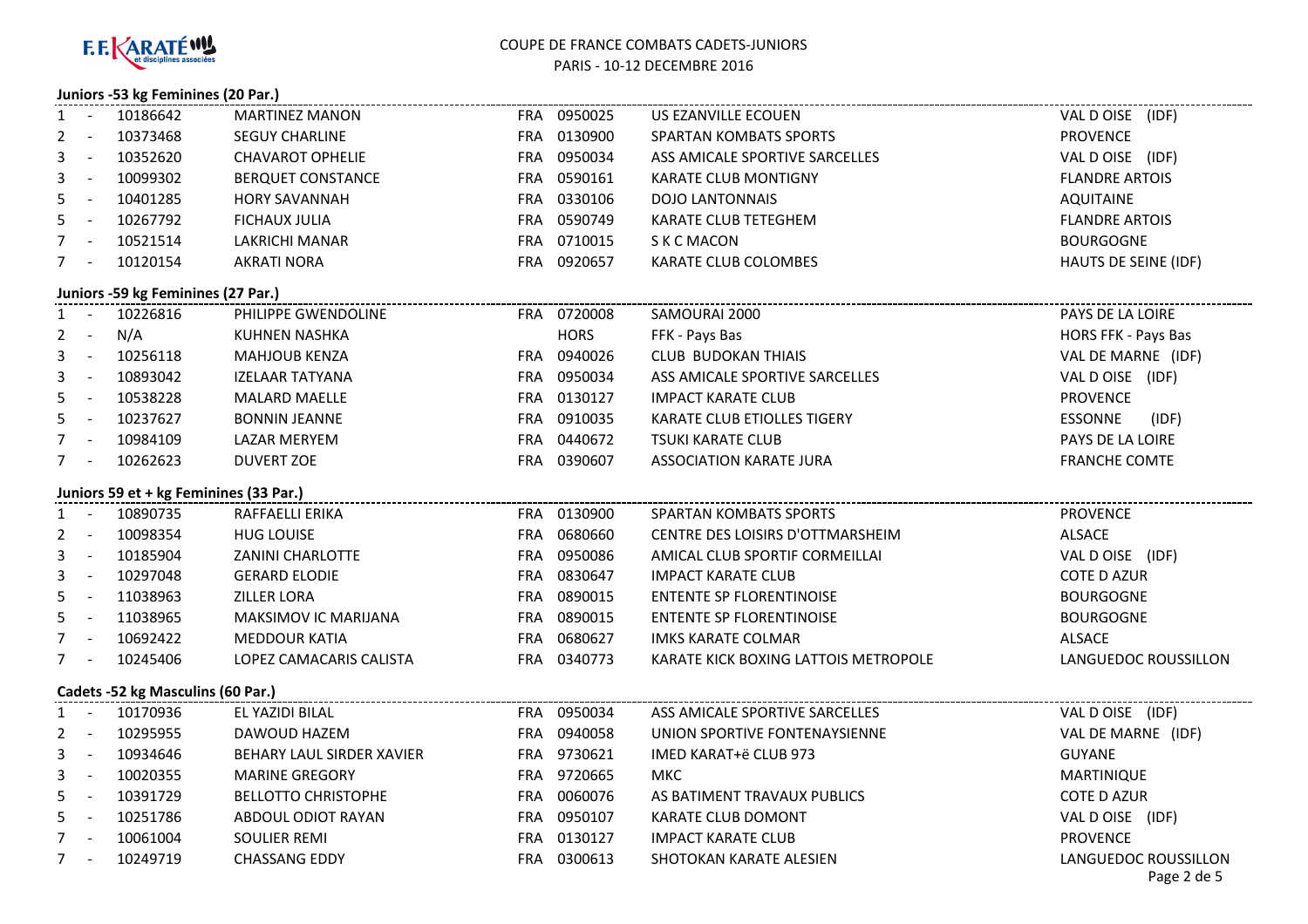

# **Cadets -57 kg Masculins (28 Par.)**

| 1                                     |                 | - 10347426                        | <b>DARTOIS QUENTIN</b>    |  | FRA 0540018 | <b>COS VILLERS KARATE</b>            | LORRAINE              |  |  |
|---------------------------------------|-----------------|-----------------------------------|---------------------------|--|-------------|--------------------------------------|-----------------------|--|--|
| 2                                     | $\sim$ $-$      | 10390991                          | RENAUX VALERE             |  | FRA 0680660 | CENTRE DES LOISIRS D'OTTMARSHEIM     | ALSACE                |  |  |
| 3                                     | $\sim$ $-$      | 10413483                          | RODRIGUES THEO            |  | FRA 0950086 | AMICAL CLUB SPORTIF CORMEILLAI       | VAL DOISE (IDF)       |  |  |
| 3                                     | $\sim$ $-$      | 10208125                          | <b>BOURGUES ADRIEN</b>    |  | FRA 0340773 | KARATE KICK BOXING LATTOIS METROPOLE | LANGUEDOC ROUSSILLON  |  |  |
| 5                                     | $\sim$ $-$      | 10174062                          | <b>BRENIER CYRIL</b>      |  | FRA 0190006 | <b>BUDOKAI KARATE CLUB DE BRIVE</b>  | <b>LIMOUSIN</b>       |  |  |
| 5                                     | $\sim$ $-$      | 10529109                          | <b>HELAL H KADER</b>      |  | FRA 0950086 | AMICAL CLUB SPORTIF CORMEILLAI       | VAL DOISE (IDF)       |  |  |
| $7 -$                                 |                 | 10525344                          | RAJOELIARIVONY ANDY       |  | FRA 0330026 | SPORTS ATH MERIGNAC                  | <b>AQUITAINE</b>      |  |  |
| $7 -$                                 |                 | 10260992                          | <b>TOUATI ADNANE</b>      |  | FRA 0690710 | SHOGUN HAGA CLUB GIVORS              | <b>RHONE ALPES</b>    |  |  |
| Cadets -63 kg Masculins (41 Par.)     |                 |                                   |                           |  |             |                                      |                       |  |  |
|                                       |                 | 1 - 10278559                      | SALMI YOUNESSE            |  | FRA 0950608 | <b>GONESSE KARATE CLUB</b>           | VAL DOISE (IDF)       |  |  |
|                                       |                 | 2 - 10512023                      | <b>MOSES ALLAN WESLEY</b> |  | FRA 9720617 | INTERN K CL DUCOS MARTINIQUE         | <b>MARTINIQUE</b>     |  |  |
| 3                                     |                 | $- 10112375$                      | LAMOTTE YANIS             |  | FRA 0210630 | AKDC                                 | <b>BOURGOGNE</b>      |  |  |
| 3                                     |                 | $- 10310960$                      | PHE PIERRE                |  | FRA 0720008 | SAMOURAI 2000                        | PAYS DE LA LOIRE      |  |  |
| 5                                     | $\sim 10^{-10}$ | 10301354                          | <b>RASPILAIR TEO</b>      |  | FRA 0590194 | KARATE CLUB DE CONDE                 | <b>FLANDRE ARTOIS</b> |  |  |
| 5                                     | $\sim 10^{-10}$ | 10315262                          | <b>MARQUES ADRIEN</b>     |  | FRA 0910608 | SAINT MICHEL SPORTS                  | ESSONNE (IDF)         |  |  |
|                                       | $7 -$           | 10881680                          | SAM HAMZA                 |  | FRA 0920079 | C S M PUTEAUX                        | HAUTS DE SEINE (IDF)  |  |  |
| $7 -$                                 |                 | 10132804                          | DERVEAUX ROMAN            |  | FRA 0950107 | KARATE CLUB DOMONT                   | VAL DOISE (IDF)       |  |  |
|                                       |                 | Cadets -70 kg Masculins (29 Par.) |                           |  |             |                                      |                       |  |  |
|                                       |                 | 1 - 10122410                      | ABDESSELEM RAYBAK         |  | FRA 0130019 | CLUB ARLESIEN DE KARATE DO           | <b>PROVENCE</b>       |  |  |
|                                       |                 | 2 - 10234876                      | <b>HEIM UGO</b>           |  | FRA 0540018 | <b>COS VILLERS KARATE</b>            | LORRAINE              |  |  |
|                                       |                 | 3 - 10146477                      | <b>BRITO FRANCK</b>       |  | FRA 0950034 | ASS AMICALE SPORTIVE SARCELLES       | VAL D OISE (IDF)      |  |  |
|                                       |                 | 3 - 10382963                      | <b>BAKHTI IDRISS</b>      |  | FRA 0690077 | SEN NO SEN KARATE VENISSIEUX         | <b>RHONE ALPES</b>    |  |  |
|                                       |                 | 5 - 10242856                      | LAURENT TONY              |  | FRA 0890015 | ENTENTE SP FLORENTINOISE             | <b>BOURGOGNE</b>      |  |  |
|                                       |                 | 5 - 10536376                      | <b>BOUYSSONIE ANTHONY</b> |  | FRA 0950034 | ASS AMICALE SPORTIVE SARCELLES       | VAL D OISE (IDF)      |  |  |
|                                       |                 | 7 - 10375429                      | <b>JUVET NATHAN</b>       |  | FRA 0910035 | KARATE CLUB ETIOLLES TIGERY          | ESSONNE<br>(IDF)      |  |  |
| $7 -$                                 |                 | 10253428                          | <b>MARTINEZ AMAURY</b>    |  | FRA 0300613 | SHOTOKAN KARATE ALESIEN              | LANGUEDOC ROUSSILLON  |  |  |
| Cadets 70 et + kg Masculins (22 Par.) |                 |                                   |                           |  |             |                                      |                       |  |  |
| 1                                     | $\sim$ $-$      | 10250562                          | <b>HOULLICH RABIE</b>     |  | FRA 0920079 | C S M PUTEAUX                        | HAUTS DE SEINE (IDF)  |  |  |
| 2                                     | $\sim$ $-$      | 10239851                          | STEILER PIERRE            |  | FRA 0570618 | KARATE DO SARRALBE                   | <b>LORRAINE</b>       |  |  |
| 3                                     | $\sim$ $-$      | 10219276                          | <b>DERIC NOLAN</b>        |  | FRA 0950681 | ATHLETIC KARATE ARNOUVILLE           | VAL DOISE (IDF)       |  |  |
| 3                                     | $\sim$ $-$      | 10484398                          | LEFEBVRE MATTEO           |  | FRA 0590194 | KARATE CLUB DE CONDE                 | <b>FLANDRE ARTOIS</b> |  |  |
| 5                                     | $\sim$ $-$      | 10484566                          | <b>RAT NICOLAS</b>        |  | FRA 0090002 | <b>CLUB DE KARATE DU COUSERANS</b>   | <b>MIDI PYRENEES</b>  |  |  |
| $5 -$                                 |                 | 10190188                          | DAU J BAPTISTE            |  | FRA 0200014 | ATHLETIC CLUB AJACCIEN               | <b>CORSE</b>          |  |  |
| $7 -$                                 |                 | 10174925                          | PHOUDIAH DYLAN            |  | FRA 9710017 | SANGOSHO                             | <b>GUADELOUPE</b>     |  |  |
|                                       |                 | 7 - 10443346                      | <b>DISPLAN MATHIEU</b>    |  | FRA 0930716 | SPORTING CLUB DE BOBIGNY             | SEINE ST DENIS (IDF)  |  |  |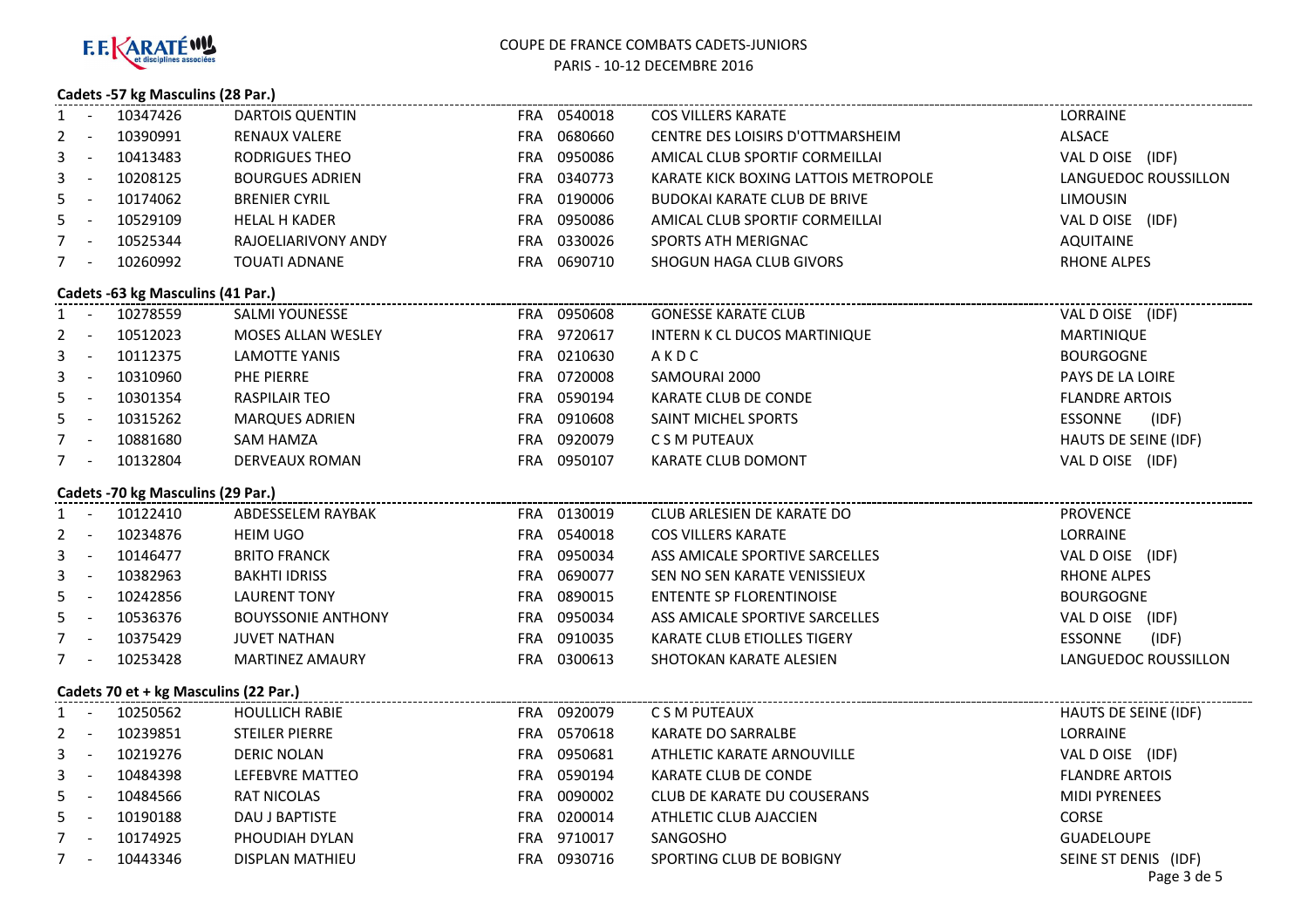

# **Juniors -55 kg Masculins (25 Par.)**

|                                    |                 | 1 - 10108206                       | HASSANI HOUSNY                      |  | FRA 0940026 | CLUB BUDOKAN THIAIS            | VAL DE MARNE (IDF)             |  |  |
|------------------------------------|-----------------|------------------------------------|-------------------------------------|--|-------------|--------------------------------|--------------------------------|--|--|
| 2                                  | $\sim$ $-$      | 10299305                           | SEHRINE AGHILES                     |  | FRA 0950025 | US EZANVILLE ECOUEN            | VAL DOISE (IDF)                |  |  |
|                                    | $\sim 10^{-10}$ | 10234778                           | <b>BOISSERON MILTON</b>             |  | FRA 0950034 | ASS AMICALE SPORTIVE SARCELLES | VAL D OISE (IDF)               |  |  |
| 3                                  | $\sim$ $-$      | 10248089                           | <b>HUGELIN THEO</b>                 |  | FRA 0840658 | <b>CAROMB KARATE CLUB</b>      | <b>PROVENCE</b>                |  |  |
| 5.                                 | $\sim$ $-$      | 10182272                           | LOUGHLIMI MEHDI                     |  | FRA 0540062 | KARATE DO LONGWY               | LORRAINE                       |  |  |
| 5                                  | $\sim$ $-$      | 10465887                           | <b>BENHAMZA SKANDER</b>             |  | FRA 0950681 | ATHLETIC KARATE ARNOUVILLE     | VAL DOISE (IDF)                |  |  |
|                                    | $7 -$           | 10561523                           | <b>BERTHON ENZO</b>                 |  | FRA 0130900 | <b>SPARTAN KOMBATS SPORTS</b>  | <b>PROVENCE</b>                |  |  |
|                                    | $7 -$           | 10401750                           | <b>BENFATMA MEHDI</b>               |  | FRA 0680006 | YOKUSEI KARATE                 | ALSACE                         |  |  |
| Juniors -61 kg Masculins (28 Par.) |                 |                                    |                                     |  |             |                                |                                |  |  |
|                                    |                 | 1 - 10180367                       | KANAGASINGAM KAJITH                 |  | FRA 0770615 | <b>CACV KARATE</b>             | SEINE ET MARNE (IDF)           |  |  |
|                                    |                 | 2 - 10222644                       | ULIENGUE EUDES                      |  | FRA 0940058 | UNION SPORTIVE FONTENAYSIENNE  | VAL DE MARNE (IDF)             |  |  |
| 3                                  | $\sim 100$      | 10116593                           | <b>CALOGINE MATTHIEU</b>            |  | FRA 0930716 | SPORTING CLUB DE BOBIGNY       | SEINE ST DENIS (IDF)           |  |  |
| 3                                  | $\sim 100$      | 10116785                           | RANDRIANJANAKA TOKY                 |  | FRA 0920079 | C S M PUTEAUX                  | HAUTS DE SEINE (IDF)           |  |  |
| 5.                                 | $\sim$ $\pm$    | 10278909                           | EL GUENDOUZI MOHAMED                |  | FRA 0950034 | ASS AMICALE SPORTIVE SARCELLES | VAL D OISE (IDF)               |  |  |
|                                    | $5 -$           | 10096199                           | <b>FELICITE LOUIS</b>               |  | FRA 0930716 | SPORTING CLUB DE BOBIGNY       | SEINE ST DENIS (IDF)           |  |  |
|                                    | $7 -$           | 10249031                           | <b>HUMBERT JIMMY</b>                |  | FRA 0460022 | SHIZENDO KARATE DO             | <b>MIDI PYRENEES</b>           |  |  |
|                                    | $7 -$           | 10369777                           | AMADOS YOAN                         |  | FRA 0060072 | <b>BOXING KARATE MENTON</b>    | COTE D AZUR                    |  |  |
|                                    |                 | Juniors -68 kg Masculins (36 Par.) |                                     |  |             |                                |                                |  |  |
|                                    | $1 -$           | 10060999                           | ROURET DAMIEN                       |  | FRA 0130127 | <b>IMPACT KARATE CLUB</b>      | <b>PROVENCE</b>                |  |  |
|                                    |                 | 2 - 10229230                       | <b>CIZO KILIAN</b>                  |  | FRA 0930716 | SPORTING CLUB DE BOBIGNY       | SEINE ST DENIS (IDF)           |  |  |
| 3                                  | $\sim 100$      | 11049749                           | <b>ARIOLI ANDREA</b>                |  | FRA 0950034 | ASS AMICALE SPORTIVE SARCELLES | VAL DOISE (IDF)                |  |  |
| 3                                  | $\sim 10$       | 10329501                           | ADJOUDJ ASAEL                       |  | FRA 0130127 | <b>IMPACT KARATE CLUB</b>      | <b>PROVENCE</b>                |  |  |
| 5.                                 | $\sim$ $\sim$   | 10347486                           | <b>HAOUI ETIENNE</b>                |  | FRA 0720008 | SAMOURAI 2000                  | PAYS DE LA LOIRE               |  |  |
|                                    | $5 -$           | 10597720                           | LETOURNEAU PAUL                     |  | FRA 0830697 | LE GRAND SAMOURAI              | COTE D AZUR                    |  |  |
|                                    | $7 -$           | 10197352                           | ROTSEN IRWIN                        |  | FRA 9720650 | SHOTOKAN KARATE LAMENTINOIS    | <b>MARTINIQUE</b>              |  |  |
|                                    | $7 -$           | 10124623                           | <b>AOUF PHOSTIN</b>                 |  | FRA 0690077 | SEN NO SEN KARATE VENISSIEUX   | <b>RHONE ALPES</b>             |  |  |
| Juniors -76 kg Masculins (32 Par.) |                 |                                    |                                     |  |             |                                |                                |  |  |
|                                    | $1 -$           | 10186002                           | <b>BETTACHE HASSAN</b>              |  | FRA 0940026 | <b>CLUB BUDOKAN THIAIS</b>     | VAL DE MARNE (IDF)             |  |  |
|                                    | $2 - 1$         | 10373958                           | OSCENDA AYMERIC                     |  | FRA 0540062 | KARATE DO LONGWY               | LORRAINE                       |  |  |
| 3                                  | $\sim$ $-$      | 10020612                           | <b>HENRY LIVIO</b>                  |  | FRA 0950034 | ASS AMICALE SPORTIVE SARCELLES | VAL D OISE (IDF)               |  |  |
|                                    | $3 - -$         | 10249573                           | AMAZOUZ ELIAS                       |  | FRA 0940026 | CLUB BUDOKAN THIAIS            | VAL DE MARNE (IDF)             |  |  |
|                                    | $5 -$           | 10165629                           | <b>FIORENTINO CLEMENT</b>           |  | FRA 0130044 | S C O STE MARGUERITE           | <b>PROVENCE</b>                |  |  |
|                                    | $5 -$           | 10386938                           | <b>HONORE JERALD</b>                |  | FRA 9710017 | SANGOSHO                       | <b>GUADELOUPE</b>              |  |  |
|                                    | $7 -$           | 10221279                           | <b>CORANSON BEAUDU MARC ANTHONY</b> |  | FRA 9720617 | INTERN K CL DUCOS MARTINIQUE   | <b>MARTINIQUE</b>              |  |  |
|                                    | $7 -$           | 10100301                           | <b>OZALTUN MARLEE</b>               |  | FRA 0950034 | ASS AMICALE SPORTIVE SARCELLES | VAL DOISE (IDF)<br>Page 4 de 5 |  |  |